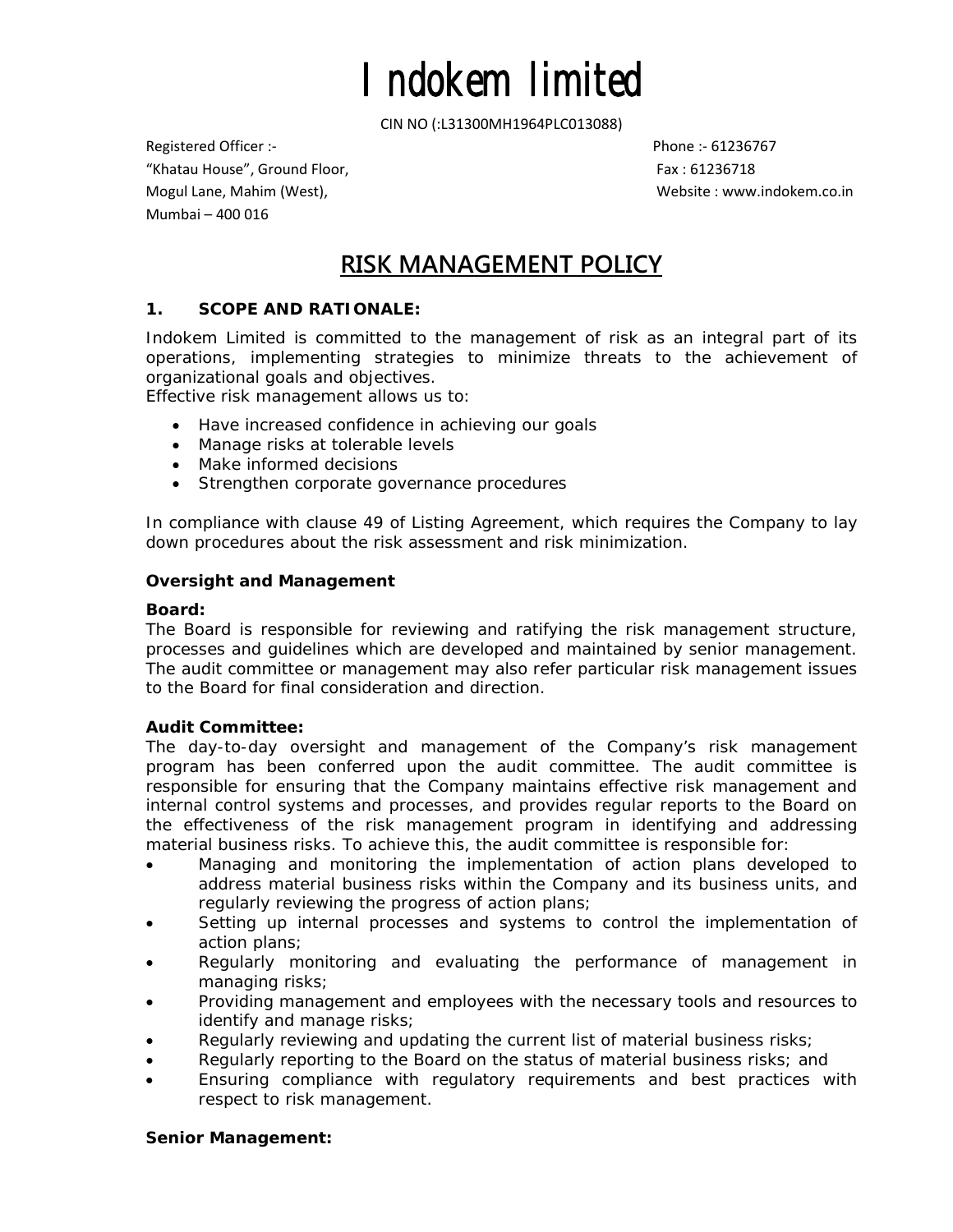CIN NO (:L31300MH1964PLC013088)

Registered Officer :‐ Phone :‐ 61236767 "Khatau House", Ground Floor, Fax : 61236718 Mogul Lane, Mahim (West), Website : www.indokem.co.in Mumbai – 400 016

The Company's Head of Department & senior management personnel are responsible for designing and implementing risk management and internal control systems which identify material risks for the Company and aim to provide the Company with warnings of risks before they escalate. Senior management must implement the action plans developed to address material business risks across the Company and individual business units.

Senior management should regularly monitor and evaluate the effectiveness of the action plans and the performance of employees in implementing the action plans, as appropriate. In addition, senior management should promote and monitor the culture of risk management within the Company and compliance with the internal risk control systems and processes by employees. Senior management should report regularly to the Board regarding the status and effectiveness of the risk management program.

#### *Employees:*

All employees are responsible for implementing, and managing and monitoring action plans with respect to material business risks, as appropriate.

#### **2. OBJECTIVES:**

The risk management objectives of Indokem Limited are to;

- embed the management of risk as an integral part of our business processes;
- establish an effective system of risk identification, analysis, evaluation and treatment within all areas and all levels of the credit union;
- avoid exposure to significant reputational or financial loss;
- contribute to the achievement of the credit union objectives; and
- assess the benefits and costs of implementation of available options and controls to manage risk.

### **3. DEFINITIONS:**

**Risk:** is the chance that an event, trend or course of action will have either a positive or negative effect on an institution's ability to meet its strategic or operational objectives.

Activity Risk Management: is the process of identifying, analyzing and managing risks. It provides the methodology for integrating risk into planning and decision making processes at the operational level.

**Risk Analysis**: is the process of determining the likelihood of a particular event, trend or course of action occurring and the impact on operational or strategic objectives if it does.

**Risk control** means taking action to first eliminate health and safety risks so far as is reasonably practicable, and if that is not possible, minimising the risks so far as is reasonably practicable. Eliminating a hazard will also eliminate any risks associated with that hazard.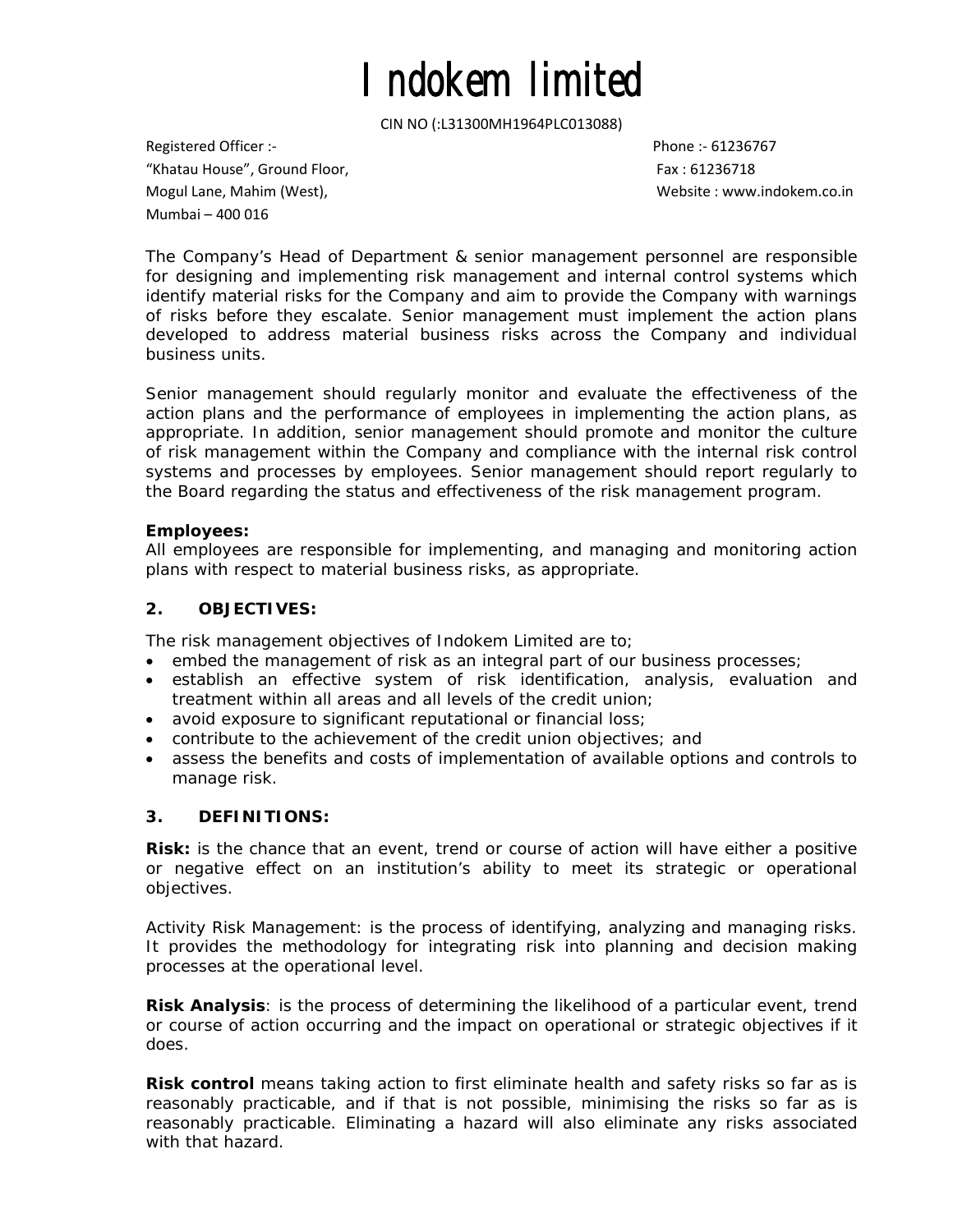CIN NO (:L31300MH1964PLC013088)

Registered Officer :‐ Phone :‐ 61236767 "Khatau House", Ground Floor, Fax : 61236718 Mogul Lane, Mahim (West), Website : www.indokem.co.in Mumbai – 400 016

**Risk Assessment** is the process of evaluating and comparing the level of risk against predetermined acceptable levels of risk.

**Risk Management** is the application of a management system to risk and includes identification, analysis, treatment and monitoring.

**Risk Owner** is the person(s) responsible for managing risks and is usually the person directly responsible for the strategy, activity or function that relates to the risk.

#### **TYPES OF RISKS**

There are different types of risks that can be applicable to your FSP. Examples of such risks are:

| <b>Types of Risks</b>                            | <b>Brief Description</b>                                                                                                                                                                                                                                                                           |  |  |  |  |  |
|--------------------------------------------------|----------------------------------------------------------------------------------------------------------------------------------------------------------------------------------------------------------------------------------------------------------------------------------------------------|--|--|--|--|--|
| <b>Compliance Risk</b>                           | Non Compliance with mandatory requirements.                                                                                                                                                                                                                                                        |  |  |  |  |  |
| <b>Financial Risk</b><br><b>Operational Risk</b> | Non-conformance with multiple types of risks associated<br>with financing, including financial transactions that include<br>the Indokem's loans which could face the risk of default<br>payments<br>Non-conformance with operational requirements arising<br>from the Indokem's business functions |  |  |  |  |  |
| <b>Litigation Risk</b>                           | Non-conformance with legal and regulatory requirements<br>which may result in litigation against the Indokem.                                                                                                                                                                                      |  |  |  |  |  |
| Market risk                                      | Market risk refers to the potential for Indokem's income due<br>to factors affecting the entire market/industry                                                                                                                                                                                    |  |  |  |  |  |

#### **4. PRINCIPLES:**

Risk management is a key governance and management function.

**Indokem Limited** is proactive in its approach to risk management, balances the cost of managing risk with anticipated benefits, and undertakes contingency planning in the event that critical risks are realised.

**Indokem Limited** has the primary duty to ensure the health and safety of workers and other persons at the workplace. A duty to ensure health and safety requires Indokem Limited to manage risks:

- by eliminating health and safety risks so far as is reasonably practicable; and
- if it is not reasonably practicable to eliminate the risks, by minimising those risks so far as is reasonably practicable.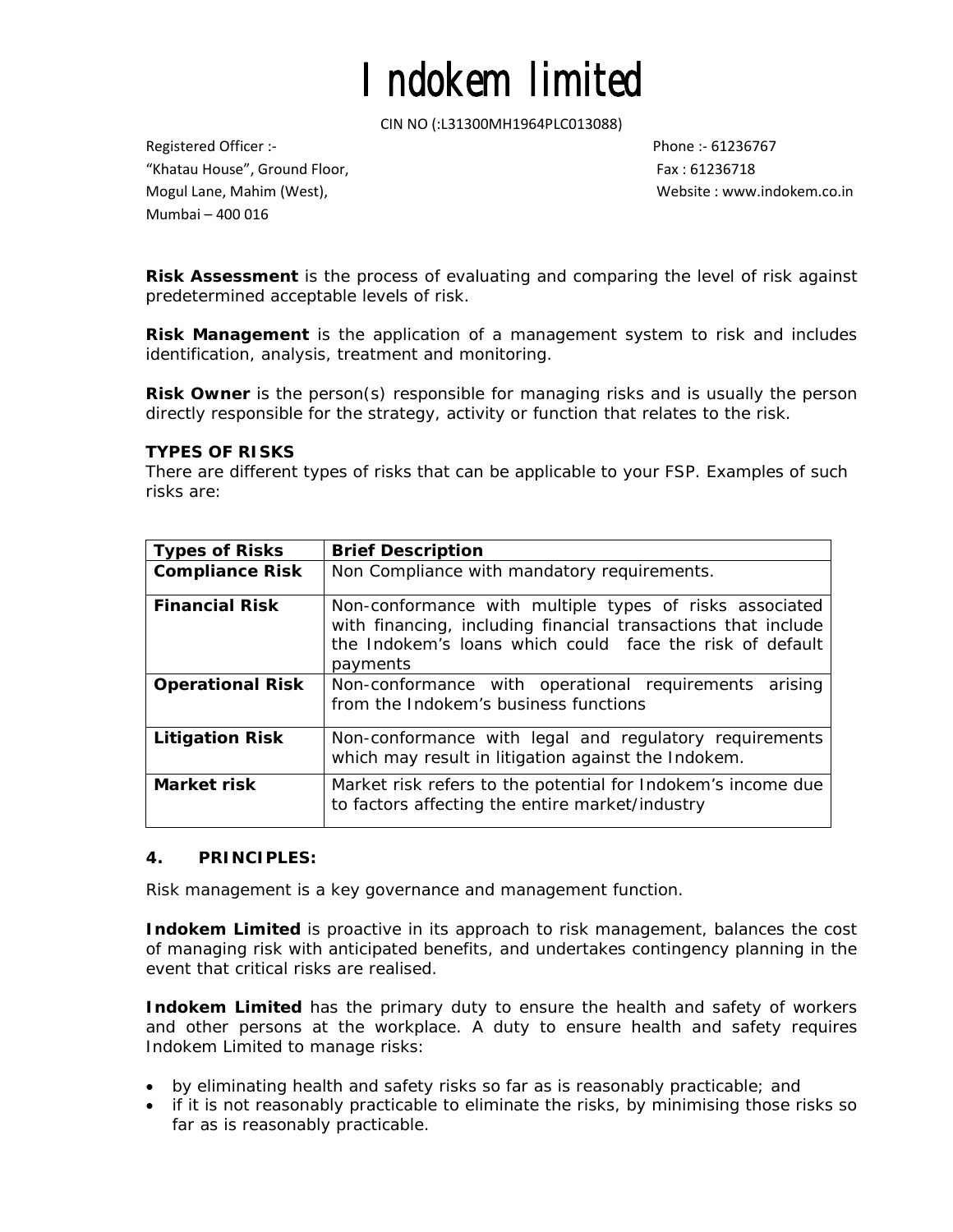CIN NO (:L31300MH1964PLC013088)

Registered Officer :‐ Phone :‐ 61236767 "Khatau House", Ground Floor, Fax : 61236718 Mogul Lane, Mahim (West), Website : www.indokem.co.in Mumbai – 400 016

• Deciding what is 'reasonably practicable' to protect people from harm requires weighing up certain matters, including the likelihood of a hazard or risk occurring and the degree of harm that would result, and then making a judgment about what is reasonable in the circumstances.

Effective risk management involves:

- a commitment to health and safety from the Indokem Limited Board of Directors
- the involvement and cooperation of Indokem Limited's workers

## **5. OUTCOMES:**

As far as is reasonably practicable, workers, consumers and other persons are not put at risk from work carried out by Indokem Limited is protected from adverse incidents, reduces its exposures to loss, and mitigates and controls loss should it occur.

Indokem Limited has ongoing, unimpeded capacity to fulfill its mission, perform its key functions, meet its objectives and support its consumers. The costs of risk to Indokem Limited, and its funders, are reduced.

## **6. FUNCTIONS AND DELEGATIONS**

A person can have more than one duty and more than one person can have the same duty at the same time.

| <b>Position</b>                        | Delegation/Task                                                                                                                                                                                                                                                                                                                                                                                                                                                                                                                                                   |
|----------------------------------------|-------------------------------------------------------------------------------------------------------------------------------------------------------------------------------------------------------------------------------------------------------------------------------------------------------------------------------------------------------------------------------------------------------------------------------------------------------------------------------------------------------------------------------------------------------------------|
| of<br><b>Board</b><br><b>Directors</b> | Exercise due diligence to ensure that Indokem Limited complies with<br>applicable Laws and Regulations. This includes taking reasonable steps<br>to:<br>gain an understanding of the hazards and risks associated with<br>the operations of Indokem Limited and<br>ensure that Indokem Limited has and uses appropriate resources<br>$\bullet$                                                                                                                                                                                                                    |
|                                        | and processes to eliminate or minimise risks to health and safety.                                                                                                                                                                                                                                                                                                                                                                                                                                                                                                |
| Management                             | CMD:<br>Ensure, so far as is reasonably practicable, that workers and other<br>persons are not put at risk from work carried out by Indokem Limited :-<br>Ensure, so far as is reasonably practicable, that:<br>the workplace, including entry and exit and anything arising from the<br>workplace are without risks to health and safety<br>the fixtures, fittings or plant are without risks to health and safety<br>the plant, substance or structure is without risks to health and<br>$\bullet$<br>safety.<br>Establish and implement risk management policy |
| <b>Staff</b>                           | Compliance with Risk Management Policy.<br>$\bullet$<br>Contribute to the establishment and implementation of risk<br>$\bullet$<br>management systems for all functions and activities of Indokem                                                                                                                                                                                                                                                                                                                                                                 |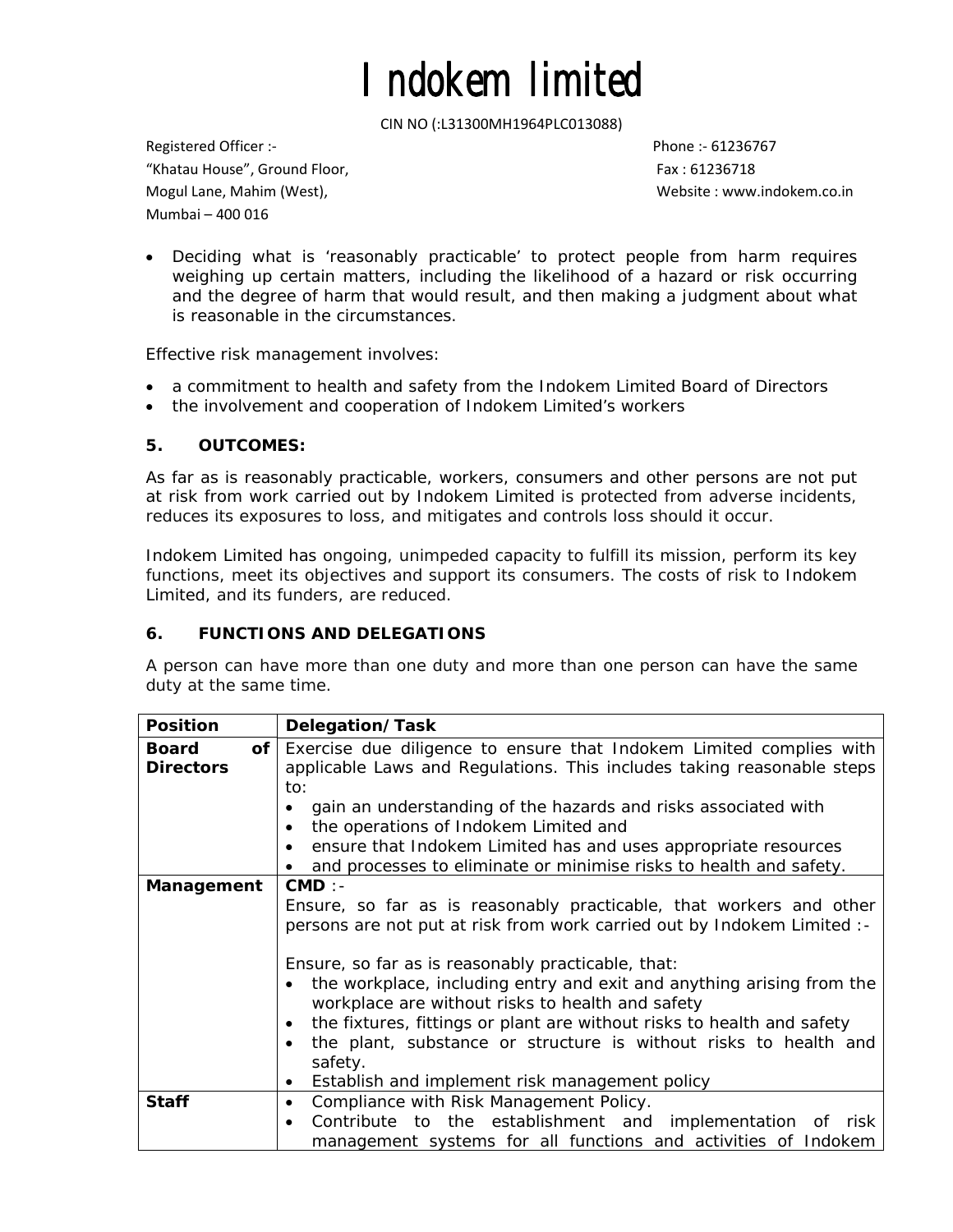CIN NO (:L31300MH1964PLC013088)

Registered Officer :‐ Phone :‐ 61236767 "Khatau House", Ground Floor, Fax : 61236718 Mogul Lane, Mahim (West), Website : www.indokem.co.in Mumbai – 400 016

Limited.

## **RISK MANAGEMENT & EDUCATION AND TRAINING**

All Board members and staff contribute to the establishment and implementation of risk management systems for all functions and activities of **Indokem Limited.** Risk management practice aligns with all federal and state legislation.

The Risk Officer is responsible for the development and provision of risk management awareness training as well as specific training and education programmes throughout Company. This training and education is to address the needs of all directors, employees and volunteers including senior management.

## **7. POLICY IMPLEMENTATION:**

Risk management forms part of strategic, operational and line management responsibilities and are integrated into strategic and service planning processes. Risk management is embedded in all policies and procedures, with workers contributing to risk management systems.

### **8. POLICY DETAIL:**

Indokem Limited aims to achieve better practice in the management of risks that threaten to adversely impact on Indokem Limited, its functions, objectives, operations, assets, staff, consumers or members of the public.

Indokem Limited does whatever 'reasonably practicable' to ensure its workers, consumers and other people are not harmed by its activities**.** 

Risk management involves four steps

- (a) **identify hazards** find out what could cause harm
- (b) **assess risks** understand the likelihood of a hazard causing harm and how serious it could be,
- (c) **control risks** implement the most effective control measure that is reasonably practicable in the circumstances, and
- (d) **review control measures** to ensure they are working as planned.

## **9. CONSULTING WITH WORKERS:**

Consultation with workers and their health and safety representatives is required at each step of the risk management process. Indokem Limited workers must follow safety instructions and procedures, and they will do this more effectively if they are involved in the development of these procedures, understand the reasons for them and how they work. Indokem Limited encourages its workers to report any hazards and health and safety problems immediately so that risks can be managed before an incident occurs. Indokem Limited will appoint a **Health And Safety Committee** & Indokem Limited will engage the committee in the risk management process as well.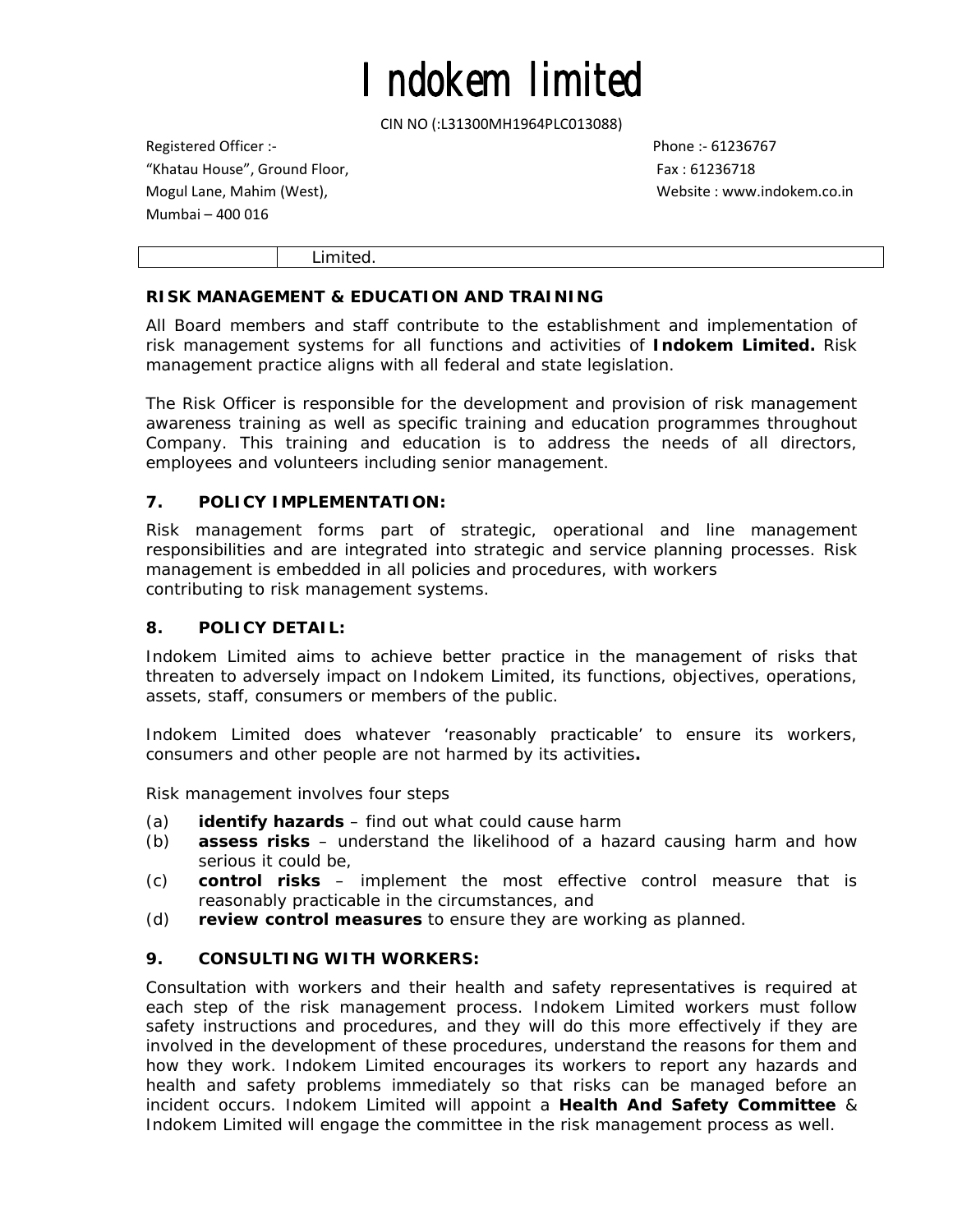CIN NO (:L31300MH1964PLC013088)

Registered Officer :‐ Phone :‐ 61236767 "Khatau House", Ground Floor, Fax : 61236718 Mogul Lane, Mahim (West), Website : www.indokem.co.in Mumbai – 400 016

## **10. WHEN SHOULD A RISK MANAGEMENT APPROACH BE USED?**

Managing work health and safety risks is an ongoing process that is triggered when changes affect Indokem Limited's work activities – changes such as:

- New program start-up
- changing work practices, procedures or the work environment
- purchasing new or used equipment or using new substances
- planning to improve productivity or reduce costs
- new information about workplace risks becomes available responding to workplace incidents (even if they have caused no injury)
- responding to concerns raised by workers, health & safety representatives or others at the **Indokem Limited** workplace, and

**Indokem Limited** also uses the risk management approach when designing and creating products, processes or places used for work, because it is often easier and more effective to eliminate hazards before they are introduced into a workplace and to incorporate safety features in the early stages of product or process development

## **11.1 STEP 1 – HOW TO IDENTIFY HAZARDS:**

Identifying hazards involves finding all of the things and situations that could Potentially cause harm to people. Hazards generally arise from three aspects of work and their interaction:

- $\triangleright$  The physical work environment
- $\triangleright$  The equipment, materials and substances used
- $\triangleright$  The work tasks and how they are performed

Some potential hazards that may be encountered at Indokem Limited include:

- (a) Manual tasks: overexertion or repetitive movement can cause muscular strain
- (b) Electricity: potential ignition source; exposure to live electrical wires can cause shock, burns or death from electrocution,
- (c) Noise: exposure to loud noise can cause permanent hearing damage

### **A. HOW TO FIND HAZARDS:**

Inspect the workplace regularly walking around the workplace and observing how things are done can help you predict what could or might go wrong. Look at how people actually work, how plant and equipment is used, what chemicals are around and what they are used for, what safe or unsafe work practices exist as well as the general state of housekeeping.

Things to look out for include:

• *Does the work environment enable workers to carry out work without risks to health and safety (for example, space for unobstructed movement, adequate ventilation, lighting)?*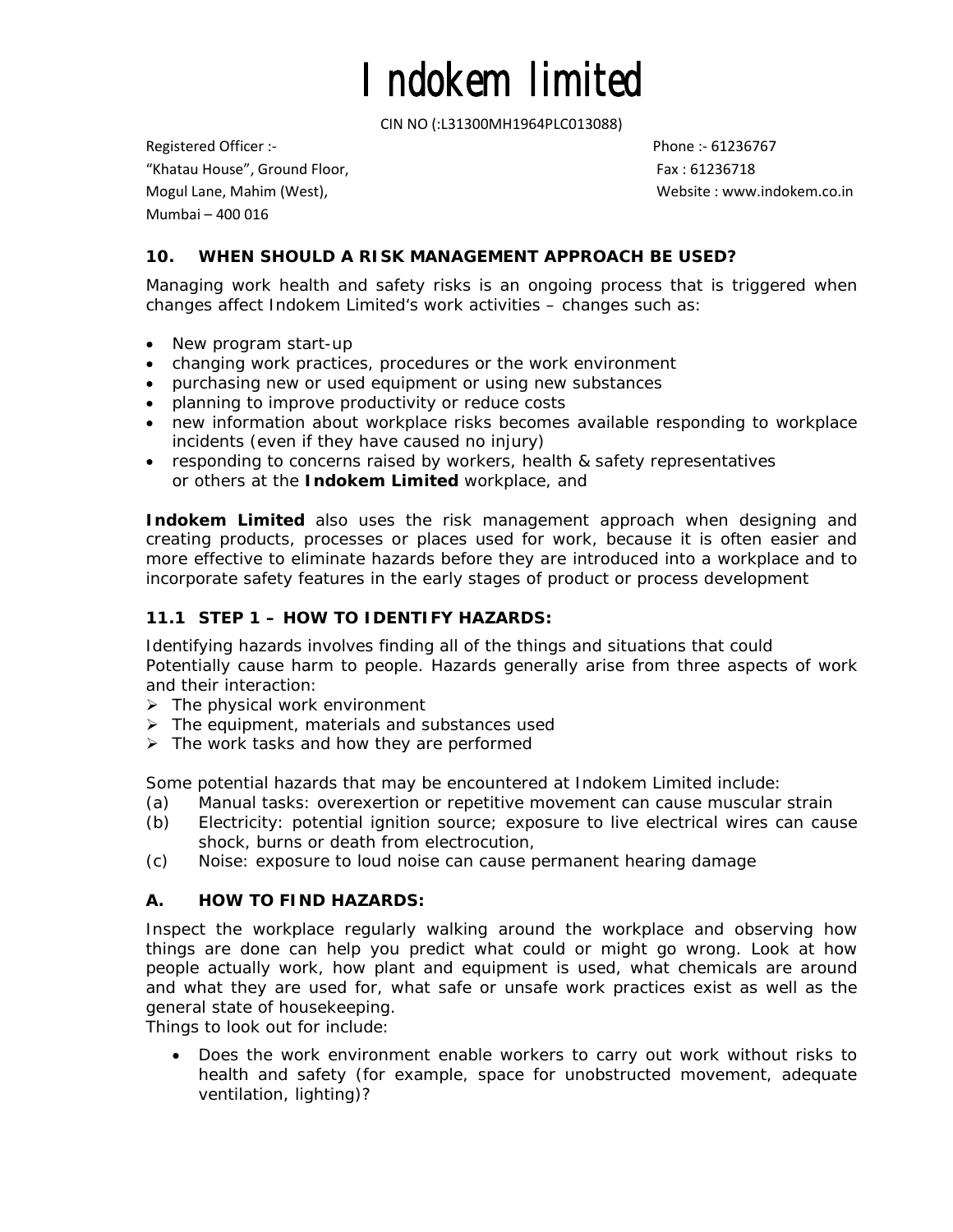CIN NO (:L31300MH1964PLC013088)

Registered Officer :‐ Phone :‐ 61236767 "Khatau House", Ground Floor, Fax : 61236718 Mogul Lane, Mahim (West), Website : www.indokem.co.in Mumbai – 400 016

- *How suitable are the tools and equipment for the task and how well they are maintained?*
- *Have any changes occurred in the workplace which may affect health and safety?*
- *If workers have developed a shortcut, is it safe?*
- *Hazards are not always obvious. Some hazards can affect health over a long period of time or may result in stress (such as bullying) or fatigue (such as shift work).*
- *Also think about hazards that you may bring into your workplace as new, used or hired goods (for example, worn insulation on hired welding set).*
- *As you walk around, you may spot straightforward problems and action should*  be taken on these immediately, for example, cleaning up a spill. If you find a *situation where there is immediate or significant danger to people, move those persons to a safer location first & attend to the hazard urgently.*
- Make a list of all the hazards you can find, including the ones you know are *already being dealt with, to ensure that nothing is missed. You may use a checklist designed to suit your workplace to help you find and make a note of hazards.*

### **Consult your workers**

- Ask your workers about any health and safety problems they have encountered in doing their work and any near misses or incidents that have not been reported.
- Worker surveys can also be undertaken to obtain information about matters such as workplace bullying, as well as muscular aches and pains that can signal potential hazards.

#### **Review available information**

- Information and advice about hazards and risks relevant to particular industries and types of work is available from regulators, industry associations, unions, technical specialists and safety consultants.
- Manufacturers and suppliers can also provide information about hazards and safety precautions for specific substances (safety data sheets), plant or processes (instruction manuals).
- Review incident records and data Analyse your records of workplace incidents, near misses, worker complaints, sick leave and the results of any inspections and investigations to identify hazards. If someone has been hurt doing a particular task, then a hazard exists, which could hurt someone else.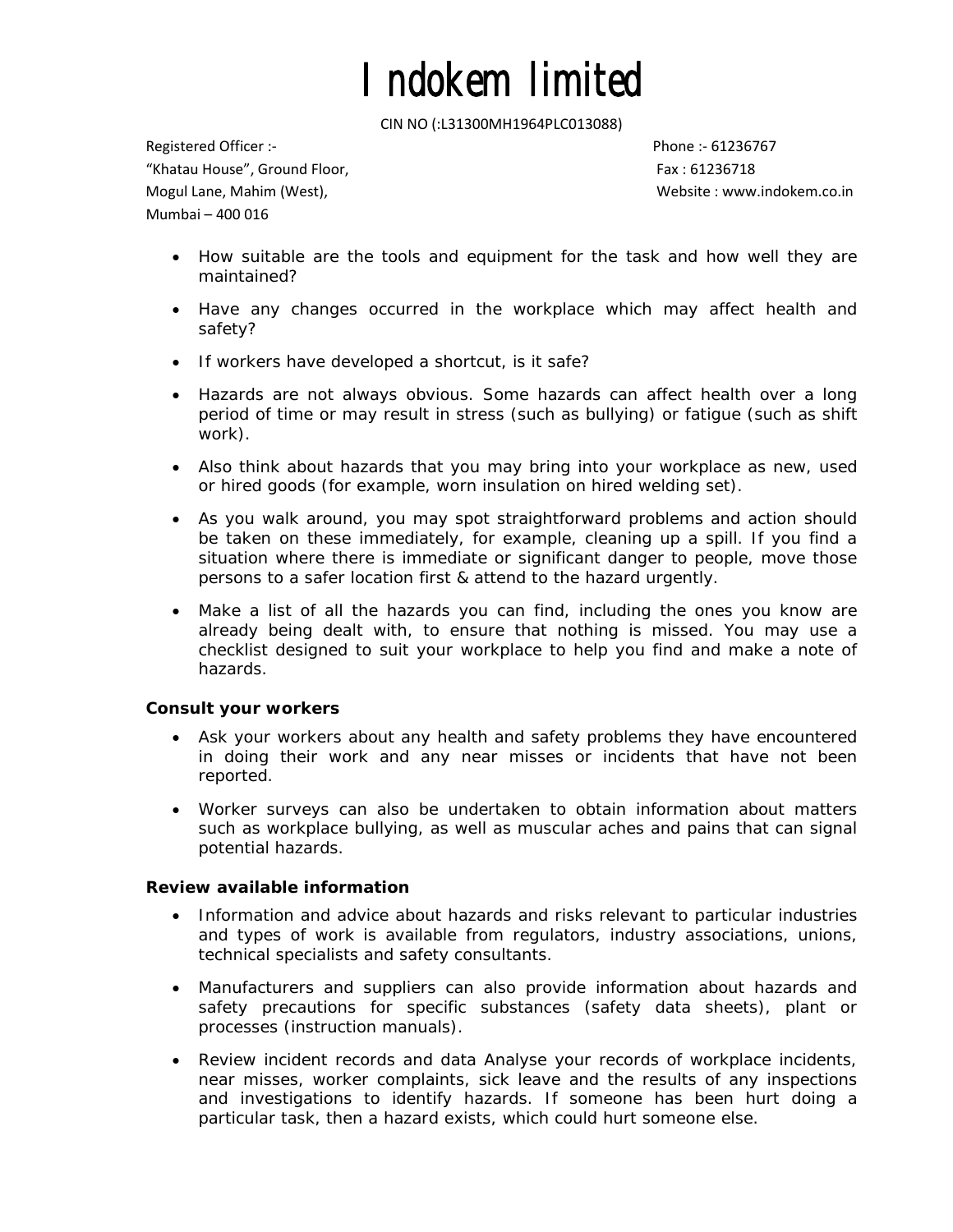CIN NO (:L31300MH1964PLC013088)

Registered Officer :‐ Phone :‐ 61236767 "Khatau House", Ground Floor, Fax : 61236718 Mogul Lane, Mahim (West), Website : www.indokem.co.in Mumbai – 400 016

• These incidents need to be investigated to find the hazard that caused the injury or illness.

## **FIRE RISK ASSESSMENT**

- Identification & assessment of fire risks during operations in receipt, storage, transfer and handling of chemicals (raw materials and finished products)
- Identification & control of ignition sources in areas where flammable chemicals are stored / handled / transferred
- o Review of chemical compatibility in storage areas and to suggest appropriate fire loss control measures
- o Review of fire detection measures adopted in the plant & to suggest suitable improvement measures
- o Review of the various active (fire hydrant, sprinkler, portable fire extinguishers) and passive fire protection requirements for chemical storage and handling areas and to suggest improvements as necessary
- o Review of contractor safety awareness (chemical spill, fire fighting, emergency communication, knowledge of plant hazards & safety regulations) and to recommend suitable improvement measures to enhance contractor safety
- o Review of safety awareness and safety training requirements ( training identification and efficacy) of plant employees with respect to hazards present in the plant

## **11.2 STEP 2 – HOW TO ASSESS RISKS**

A risk assessment involves considering what could happen if someone is exposed to a hazard and the likelihood of it happening. A risk assessment can help you determine:

- $\triangleright$  how severe a risk is
- $\triangleright$  whether any existing control measures are effective
- $\triangleright$  what action you should take to control the risk, and
- $\triangleright$  how urgently the action needs to be taken.

A risk assessment can be undertaken with varying degrees of detail, depending on the type of hazards and the information, data and resources that you have available.

It can be as simple as a discussion with your workers or involve specific risk analysis tools and techniques recommended by safety professionals.

## **A. WHEN SHOULD A RISK ASSESSMENT BE CARRIED OUT?**

A risk assessment should be done when:

 $\triangleright$  there is uncertainty about how a hazard may result in injury or illness, or the work activity involves a number of different hazards and there is a lack of understanding about how the hazards may interact with each other to produce new or greater risks.

A risk assessment is not necessary in the following situations: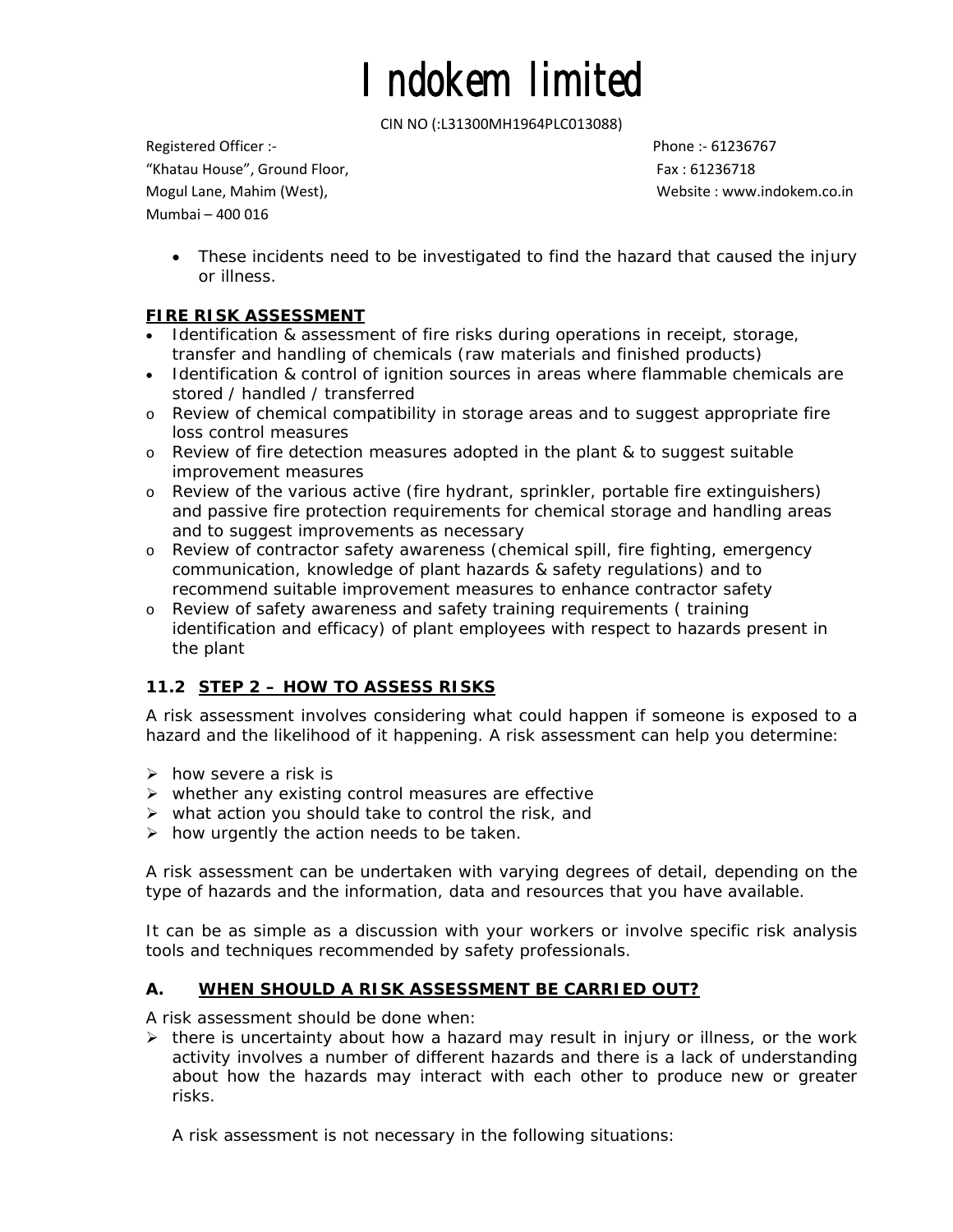CIN NO (:L31300MH1964PLC013088)

Registered Officer :‐ Phone :‐ 61236767 "Khatau House", Ground Floor, Fax : 61236718 Mogul Lane, Mahim (West), Website : www.indokem.co.in Mumbai – 400 016

- ¾ Legislation requires some hazards or risks to be controlled in a specific way –these requirements must be complied with.
- $\triangleright$  A code of practice or other guidance sets out a way of controlling a hazard or risk that is applicable to your situation and you choose to use the recommended controls. In these instances, the guidance can simply be followed.
- $\triangleright$  There are effective controls that are in widespread use in the particular industry, that are suited to the circumstances in your workplace. These controls can simply be implemented.

## **B. HOW TO DO A RISK ASSESSMENT:**

All hazards have the potential to cause different types and severities of harm, ranging from minor discomfort to a serious injury or death.

Some hazards such as noise and atmospheric contaminants may require scientific testing or measurement to accurately assess the risk (for example, using noise meters to measure noise levels).

Work out the amount of harm that could occur to estimate the amount of harm that could result from each hazard you should consider the following questions:

What type of harm could occur (e.g. muscular strain, fatigue, burns, laceration)? How severe is the harm? Could the hazard cause death, serious injuries, illness or only minor injuries requiring first aid?

What factors could influence the severity of harm that occurs?.

How many people are exposed to the hazard and how many could be harmed (in and outside your workplace)?

Could one failure lead to other failures? For example, could the failure of your electrical supply make any risk controls that rely on electricity ineffective?

Could a small event escalate to a much larger event with more serious consequences? For example, a minor fire can get out of control quickly in the presence of large amounts of unnecessary combustible materials.

### **C. WORK OUT HOW HAZARDS MAY CAUSE HARM :-**

In most cases, incidents occur as a result of a chain of events and a failure of one or more links in that chain. If one or more of the events can be stopped or changed, the risk may be eliminated or reduced.

One way of working out the chain of events is to determine the starting point where things begin to go wrong and then consider: 'If this happens, what may happen next?'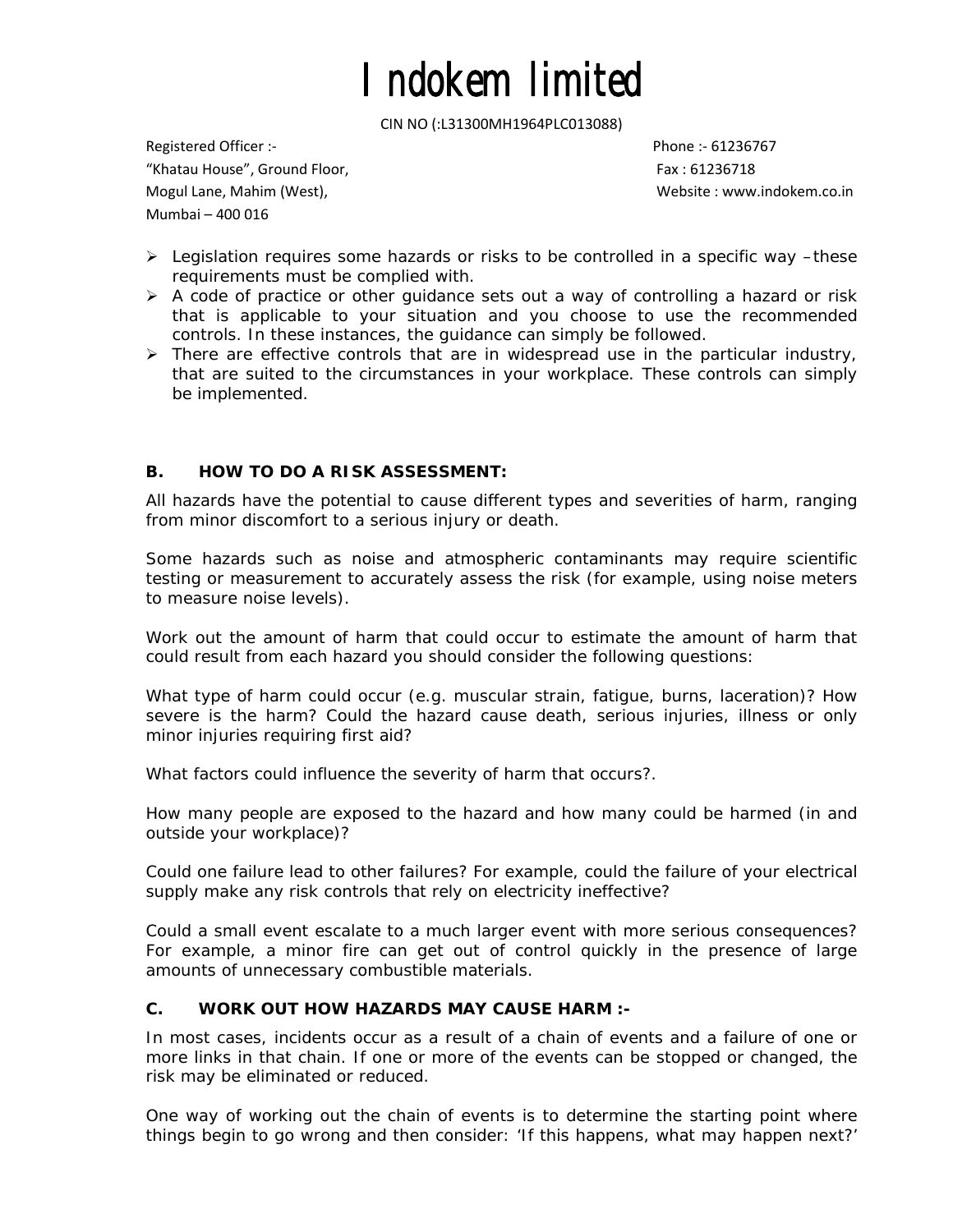CIN NO (:L31300MH1964PLC013088)

Registered Officer :‐ Phone :‐ 61236767 "Khatau House", Ground Floor, Fax : 61236718 Mogul Lane, Mahim (West), Website : www.indokem.co.in Mumbai – 400 016

This will provide a list of events that sooner or later causes harm. In thinking about how each hazard may cause harm, you should consider:

- $\triangleright$  the effectiveness of existing control measures and whether they control all types of harm, how work is actually done, rather than relying on written manuals and procedures, and infrequent or abnormal situations, as well as how things are normally meant to occur.
- ¾ Consider maintenance and cleaning, as well as breakdowns of equipment (eg. computers, vehicles) and failures of health and safety controls.

The likelihood that someone will be harmed can be estimated by considering the following:

- $\triangleright$  How often is the task done does this make the harm more or less likely?
- $\triangleright$  How often are people near the hazard? How close do people get to it?
- ¾ Has it ever happened before, either in your workplace or somewhere else?
- ¾ How often?

You can rate the likelihood as one of the following:

- ¾ Certain to occur expected to occur in most circumstances
- $\triangleright$  Very likely will probably occur in most circumstances
- $\triangleright$  Possible might occur occasionally
- $\triangleright$  Unlikely could happen at some time
- $\triangleright$  Rare may happen only in exceptional circumstances

The level of risk will increase as the likelihood of harm occurring and its severity increases.

### **11.3 STEP 3 – HOW TO CONTROL RISKS**

The most important step in managing risks involves:

 $\triangleright$  eliminating them so far as is reasonably practicable, or if that is not possible,

 $\triangleright$  minimizing the risks so far as is reasonably practicable.

In deciding how to control risks you must consult your workers and their representatives who will be directly affected by this decision. Their experience will help you choose appropriate control measures and their involvement will increase the level of acceptance of any changes that may be needed to the way they do their job.

### **A. THE HIERARCHY OF CONTROL**

The ways of controlling risks can be ranked from the highest level of protection and reliability to the lowest. This ranking is known as the hierarchy of control.

You must always aim to eliminate a hazard, which is the most effective control. If this is not reasonably practicable, you need to minimize the risk by working through the other alternatives in the hierarchy.

#### **Level 1 Control Measures**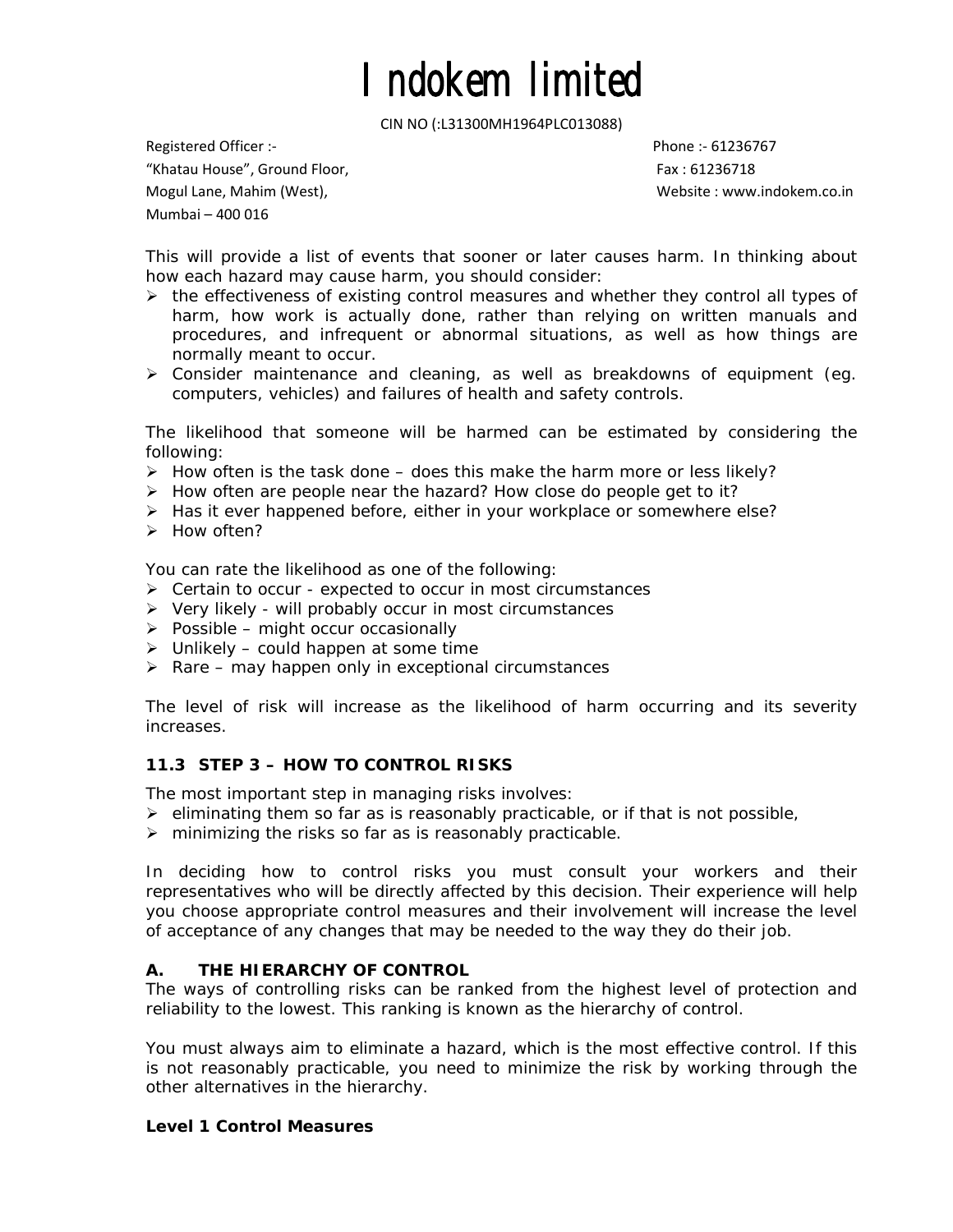CIN NO (:L31300MH1964PLC013088)

Registered Officer :‐ Phone :‐ 61236767 "Khatau House", Ground Floor, Fax : 61236718 Mogul Lane, Mahim (West), Website : www.indokem.co.in Mumbai – 400 016

The most effective control measure involves eliminating the hazard and associated risk. The best way to do this is by, firstly, not introducing the hazard in the workplace. For example, you can eliminate the risk of a fall from height by doing the work at ground level.

Eliminating hazards is often cheaper and more practical to achieve at the design or planning stage of a product, process or place used for work. In these early phases there is greater scope to design out hazards or incorporate risk control measures that are compatible with the original design and functional requirements. For example, a noisy machine could be designed and built to produce as little noise as possible which is more effective than providing workers with personal hearing protectors.

You can also eliminate risks by removing the hazard completely, for example, by removing trip hazards on the floor or disposing unwanted chemicals. It may not be possible to eliminate a hazard if doing so means that you cannot make the end product or deliver the service. If you cannot eliminate the hazard, then eliminate as many of the risks associated with the hazard as possible.

### **Level 2 Control Measures**

If it is not reasonably practicable to eliminate the hazards and associated risks, you should minimise the risks using one or more of the following approaches:

- ¾ *Substitute the hazard with something safer.*
- ¾ *Isolate the hazard from people*

This involves physically separating the source of harm from people by distance or using barriers. For instance, install guard rails around exposed edges and holes in floors, use remote control systems to operate machinery, store chemicals in a fume cabinet.

¾ *Change the workplace, equipment or work process f*or instance, use mechanical devices such as trolleys or hoists to move heavy loads, place guards around moving parts of machinery, install residual current devices (electrical safety switches), set work rates on a production line to reduce fatigue.

### **Level 3 Control Measures**

These control measures rely on human behavior and supervision, and used on their own, tend to be least effective in minimizing risks. Two approaches to reduce risk in this way are:

### ¾ *Use Administrative Controls:*

For instance, develop procedures on how to operate machinery safely, limit exposure time to a hazardous task by job rotation, carry out preventative maintenance on machinery and equipment, provide training and instruction on safe handling for a manual task, use signs to warn people of a hazard.

#### ¾ *Use Personal Protective Equipment (PPE):*

Examples of PPE include breathing protection, gloves, aprons and protective eyewear. PPE limits exposure to the harmful effects of a hazard but only if workers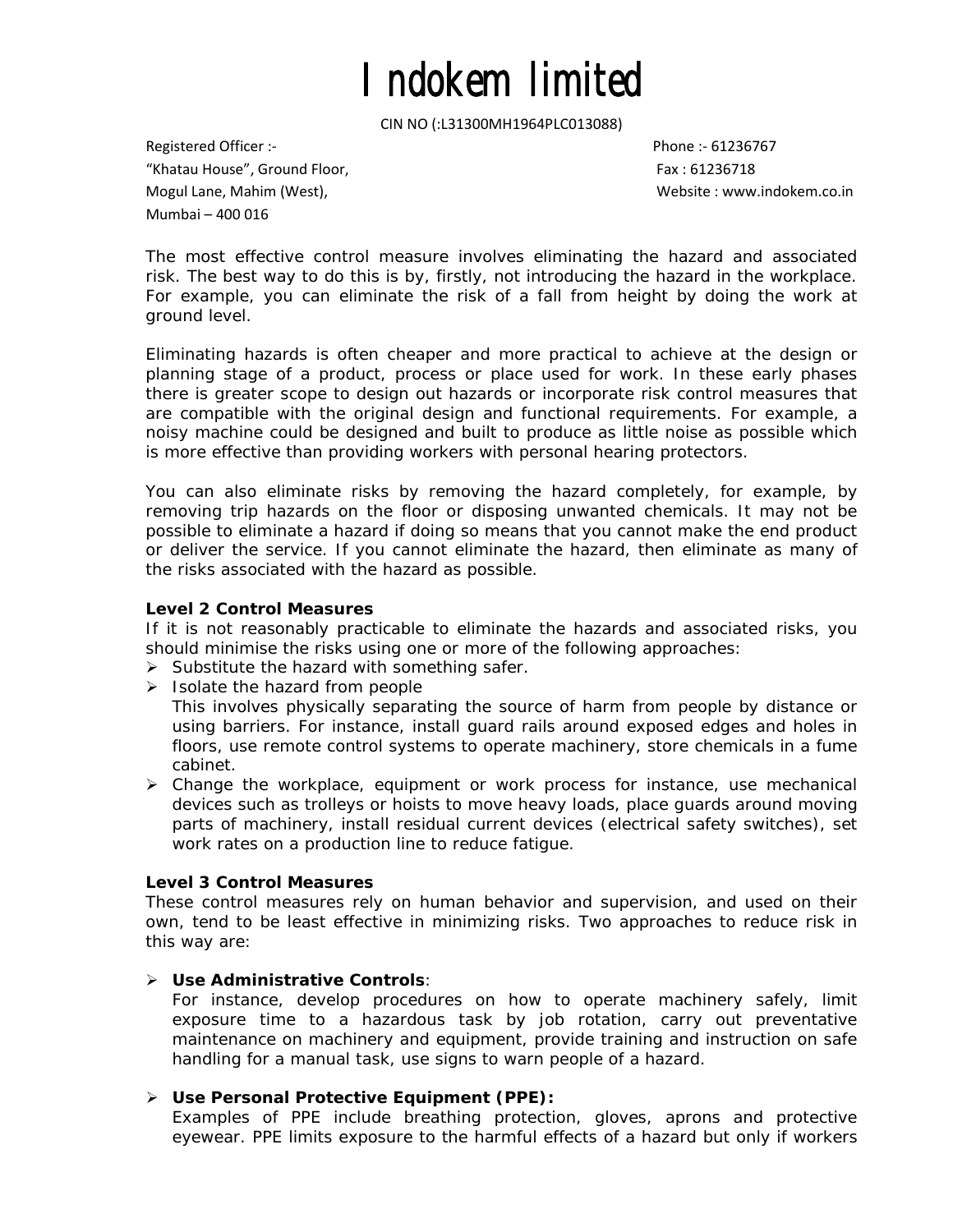CIN NO (:L31300MH1964PLC013088)

Registered Officer :‐ Phone :‐ 61236767

"Khatau House", Ground Floor, Fax : 61236718

Mumbai – 400 016

Mogul Lane, Mahim (West), Website : www.indokem.co.in

wear and use the PPE Correctly Administrative controls and PPE should only be used:

- when there are no other practical control measures available (as a last resort)
- as an interim measure until a more effective way of controlling the risk can be used, or
- to supplement higher level control measures (as a backup).

## **B. HOW TO DEVELOP AND IMPLEMENT CONTROL OPTIONS**

Information about suitable controls for many common hazards and risks can be obtained from:

- $\triangleright$  codes of practice and guidance material
- $\triangleright$  manufacturers and suppliers of plant, substances and equipment used in your workplace, and
- $\triangleright$  industry associations and unions.

In some cases, published information will provide guidance on the whole work process. In other cases, the guidance may relate to individual items of plant or how to safely use specific substances. You can use the recommended control options if they suit your situation and eliminate or minimise the risk.

### **Developing Specific Control Measures:**

You may need to develop specific control measures if the available information is not relevant to the hazards and risks or circumstances at your workplace. This can be done by referring to the chain of events that were recorded during the risk assessment. For each of the events in the sequence, ask: "What can be done to stop or change the event occurring?" Working through the events in the sequence will give you ideas about all possible ways to eliminate or minimise the risk. There may be more than one solution for each of the events. The control options you choose need to be:

- $\triangleright$  One that provides the highest level of protection for people and is the most reliable available – that is, it can be purchased, made to suit or be put in place.
- $\triangleright$  Suitable for the circumstance in your workplace that is, it will work properly given the workplace conditions, work process and your workers.

Where the hazard or risk has the potential to cause death, serious injury or illness, more emphasis should be given to those controls that eliminate or reduce the level of harm, than those that reduce likelihood. Make sure that your chosen solution does not introduce new hazards.

### **Cost of Control Measures:**

All risks can be controlled and it is always possible to do something, such as stopping the activity or providing instructions to those exposed to the risk. There will normally be a number of different options between these two extremes. Cost (in terms of time, effort as well as money) is just one factor to consider when determining the best control option.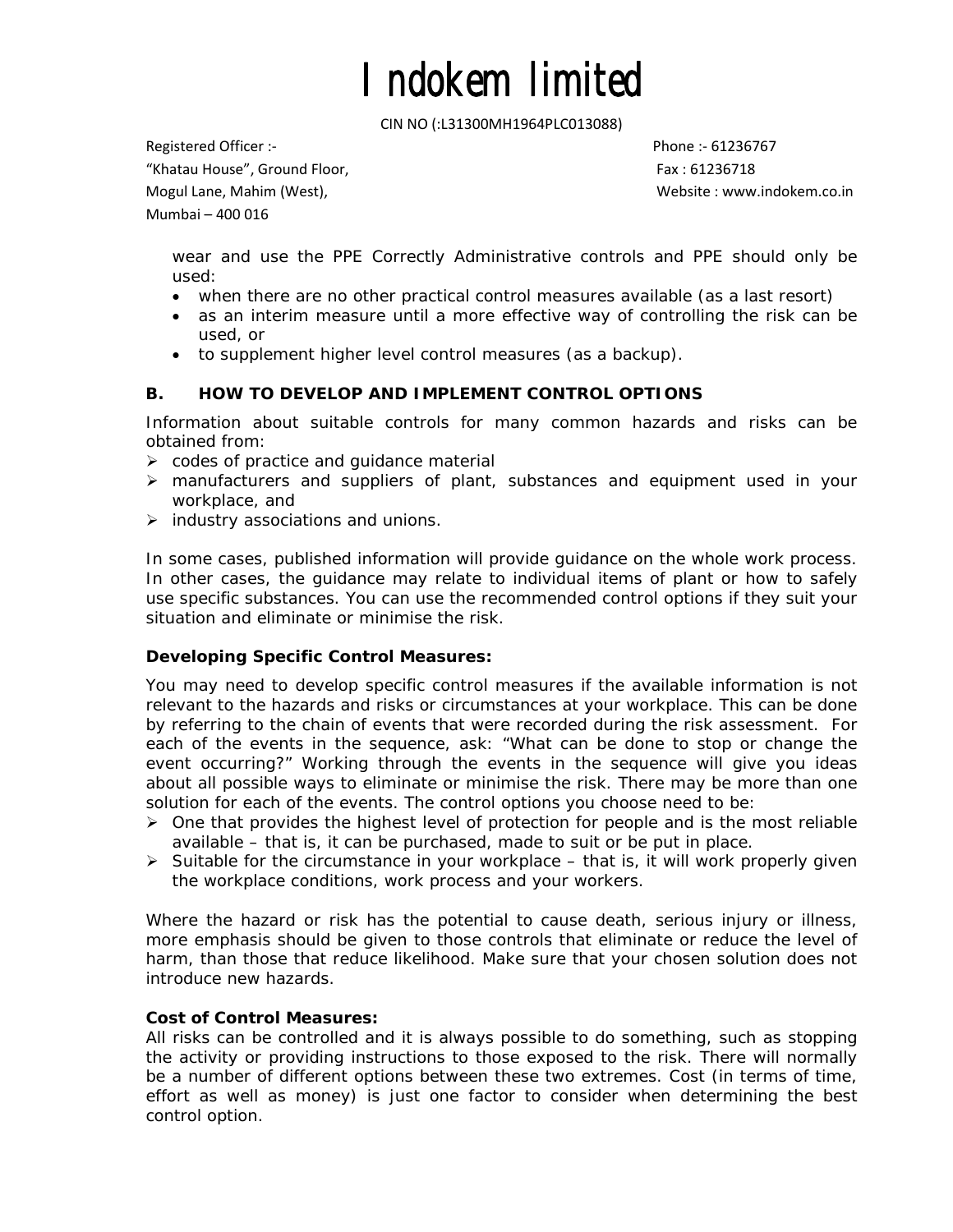CIN NO (:L31300MH1964PLC013088)

Registered Officer :‐ Phone :‐ 61236767 "Khatau House", Ground Floor, Fax : 61236718 Mogul Lane, Mahim (West), Website : www.indokem.co.in Mumbai – 400 016

The cost of controlling a risk may be taken into account in determining what is reasonably practicable, but cannot be used as a reason for doing nothing. The greater the likelihood of a hazard occurring and/or the greater the harm that would result if the hazard or risk did occur, the less weight should be given to the cost of controlling the hazard or risk.

If two control measures provide the same levels of protection and are equally reliable, you can adopt the least expensive option. Cost cannot be used as a reason for adopting controls that rely exclusively on changing people's behaviour or actions when there are more effective controls available that can change the risk through substitution, engineering or isolation.

### **Implementing Controls**

The control measures that you put into operation will generally require changes to the way work is carried out due to new or modified equipment or processes, or new personal protective equipment. To allow your chosen control measures to operate effectively, you should:

#### ¾ *Develop work procedures*

If the control measures are designed to address significant risks then it may be necessary to develop a safe work procedure which describes the task, identifies the hazards and documents how the task is to be performed to minimise the risks.

#### ¾ *Provide Training, Instruction And Information*

You should train your workers in the work procedure to ensure that they are able to perform the task safely. Training should require workers to demonstrate that they are competent in performing the task according to the procedure. It is insufficient to simply give a worker the procedure and ask them to acknowledge that they understand and are able to perform it. You should ensure that all training, instruction and information is provided in a form that can be understood by all workers. Information and instruction may also need to be provided to others who enter the workplace, such as customers or visitors.

#### ¾ *Provide Supervision*

In determining the level of supervision required you should consider the level of risk and the experience of the workers involved. High levels of supervision are necessary where inexperienced workers are expected to follow new procedures or carry out difficult and critical tasks. You should prepare a risk management plan that identifies the hazards, what action needs to be taken, who will be responsible for taking the action and by when. An example is provided at Appendix A.

### **11.4 STEP 4 – HOW TO REVIEW CONTROLS**

The controls that you put in place to protect the health and safety of people need to be monitored and reviewed regularly to make sure they work as planned. Don't wait until something goes wrong.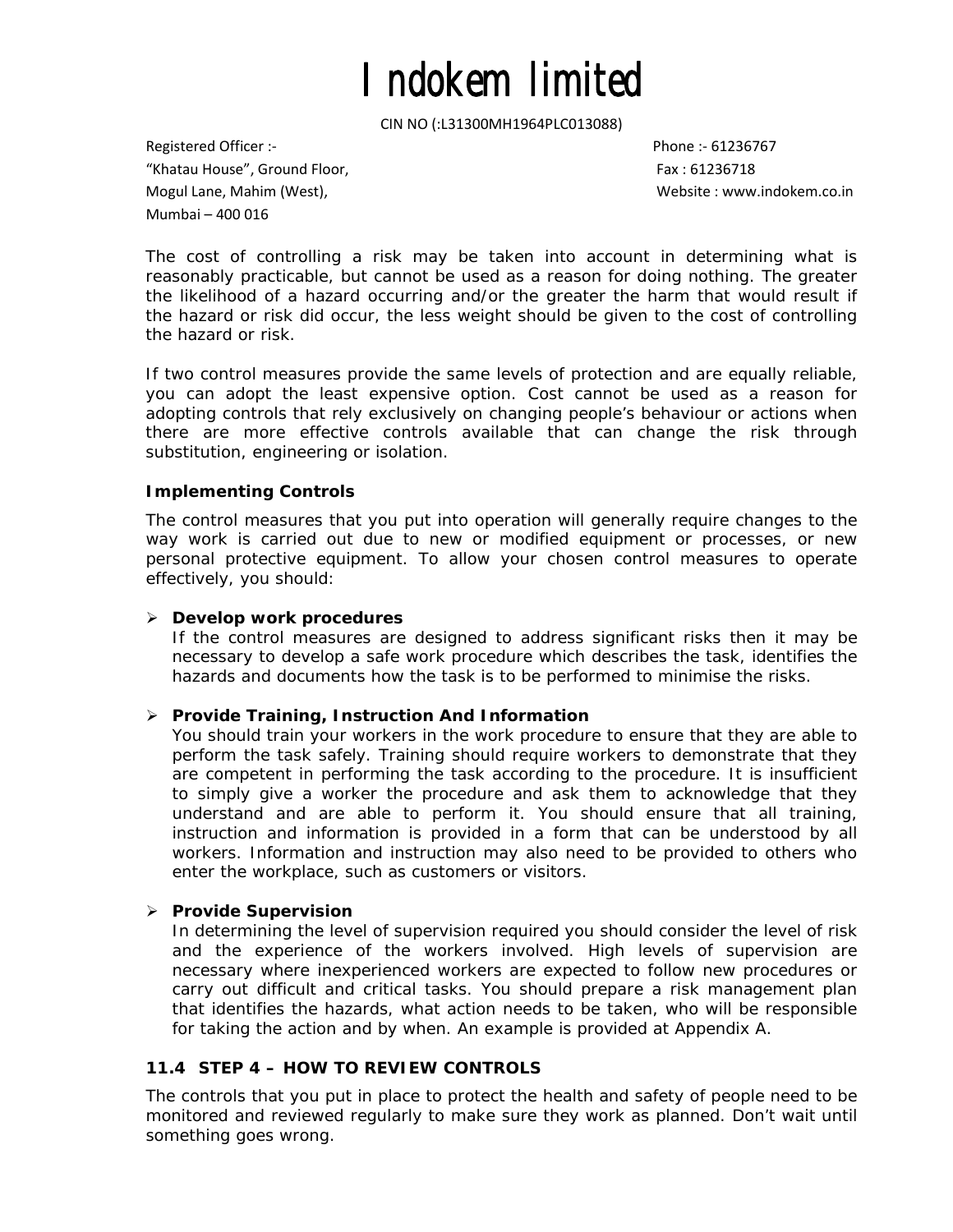CIN NO (:L31300MH1964PLC013088)

Registered Officer :‐ Phone :‐ 61236767 "Khatau House", Ground Floor, Fax : 61236718 Mogul Lane, Mahim (West), Website : www.indokem.co.in Mumbai – 400 016

There are certain situations where you will be required to review your control measures under the WHS Regulations and, if necessary, revise them. A review is generally required when:

- $\triangleright$  a significant change occurs to the workplace, work process or system of work
- $\triangleright$  there is evidence that a risk control measure does not adequately control the risk, or a notifiable incident occurs.

Same methods can be used for initial hazard identification step to check controls. Consult your workers and their health and safety representatives and consider the following questions:

- $\triangleright$  Are the control measures working effectively in both their design and operation?
- ¾ Have the control measures introduced new problems?
- ¾ Have all hazards been identified?
- ¾ Have new work methods, new equipment or chemicals made the job safer?
- ¾ Are safety procedures being followed?
- $\triangleright$  Has instruction and training provided to workers on how to work safely been successful?
- $\triangleright$  Are workers actively involved in identifying hazards and possible control measures? Are they openly raising health and safety concerns and reporting problems promptly?
- ¾ Are the frequency and severity of health and safety incidents reducing over time?
- $\triangleright$  If new legislation or new information becomes available, does it indicate current controls may no longer be the most effective?

If problems are found, go back through the risk management steps, review your information and make further decisions about risk control.

Quality assurance processes can be used if you design, manufacture or supply products used for work to check that the product effectively minimises health and safety risks. Obtain feedback from users of the product to determine whether any improvements can be made to make it safer.

## **A. HOW TO ENSURE THAT CONTROLS REMAIN EFFECTIVE**

The following actions will help you monitor the control measures you have implemented and ensure that they remain effective:

- ¾ *Accountability For Health And Safety* **–** *A*ccountability must be clearly allocated to ensure procedures are followed and maintained. Where managers and supervisors have health and safety responsibilities they must have the authority and resources to meet them. Remember, you have the duty of ensuring that they carry out the responsibilities you give them.
- ¾ *Regular Review* **–** *R*isk controls are more effective where there is regular review of work procedures and consultation with your workers and their representatives. All incident investigations should include a review of any relevant procedures.